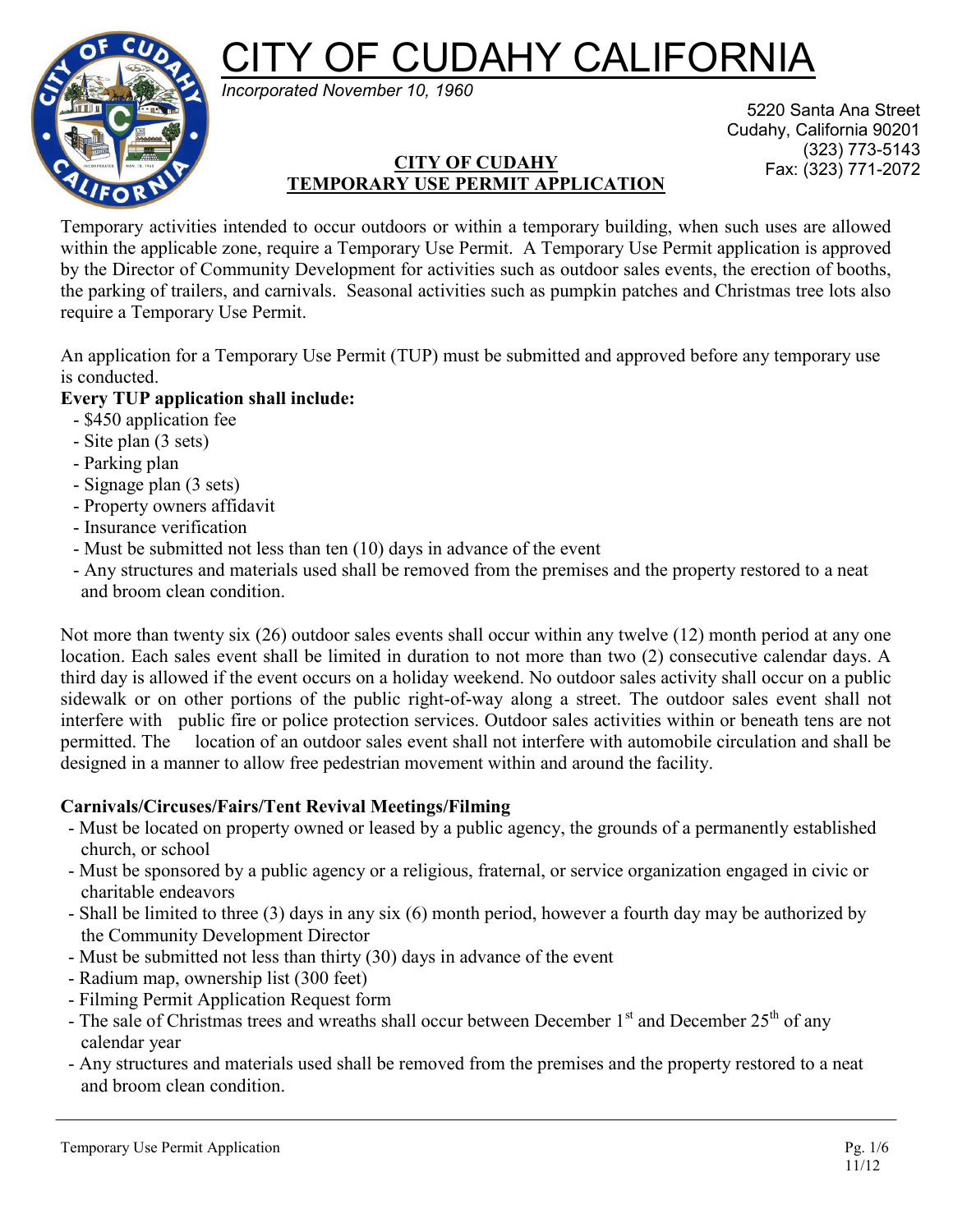| Date Received: Permit No: Fee: \$450.00                                                                                                                                                                                                                                      |  |  |  |  |
|------------------------------------------------------------------------------------------------------------------------------------------------------------------------------------------------------------------------------------------------------------------------------|--|--|--|--|
| Name of Business: 1988 and 2008 and 2008 and 2008 and 2008 and 2008 and 2008 and 2008 and 2008 and 2008 and 2008 and 2008 and 2008 and 2008 and 2008 and 2008 and 2008 and 2008 and 2008 and 2008 and 2008 and 2008 and 2008 a                                               |  |  |  |  |
|                                                                                                                                                                                                                                                                              |  |  |  |  |
| Name of Appli-<br>cant:                                                                                                                                                                                                                                                      |  |  |  |  |
|                                                                                                                                                                                                                                                                              |  |  |  |  |
| <b>Property</b>                                                                                                                                                                                                                                                              |  |  |  |  |
|                                                                                                                                                                                                                                                                              |  |  |  |  |
|                                                                                                                                                                                                                                                                              |  |  |  |  |
| Description of proposed temporary use:                                                                                                                                                                                                                                       |  |  |  |  |
|                                                                                                                                                                                                                                                                              |  |  |  |  |
| ,我们也不会有什么。""我们的人,我们也不会有什么?""我们的人,我们也不会有什么?""我们的人,我们也不会有什么?""我们的人,我们也不会有什么?""我们的人                                                                                                                                                                                             |  |  |  |  |
|                                                                                                                                                                                                                                                                              |  |  |  |  |
| Event to occur from ________ to____________Number of                                                                                                                                                                                                                         |  |  |  |  |
| I have read the attached descriptions and regulations for temporary use as stated in Section 20-<br>32 of the Cudahy Municipal Code, and I agree to satisfy these requirements.                                                                                              |  |  |  |  |
| Date:                                                                                                                                                                                                                                                                        |  |  |  |  |
| As the property owner, or by my authority as the authorized representative of the property<br>owner, I authorize the proposed use provided that it is conducted under the terms, regulations<br>and standards set forth by the City of Cudahy and the Cudahy Municipal Code. |  |  |  |  |
|                                                                                                                                                                                                                                                                              |  |  |  |  |
| <b>Staff Use Only:</b>                                                                                                                                                                                                                                                       |  |  |  |  |
|                                                                                                                                                                                                                                                                              |  |  |  |  |
| Outdoor Sale _________ Temporary Trailer__________ Carnival_________ Filming_____<br>Other<br><b>Conditions of Approval:</b>                                                                                                                                                 |  |  |  |  |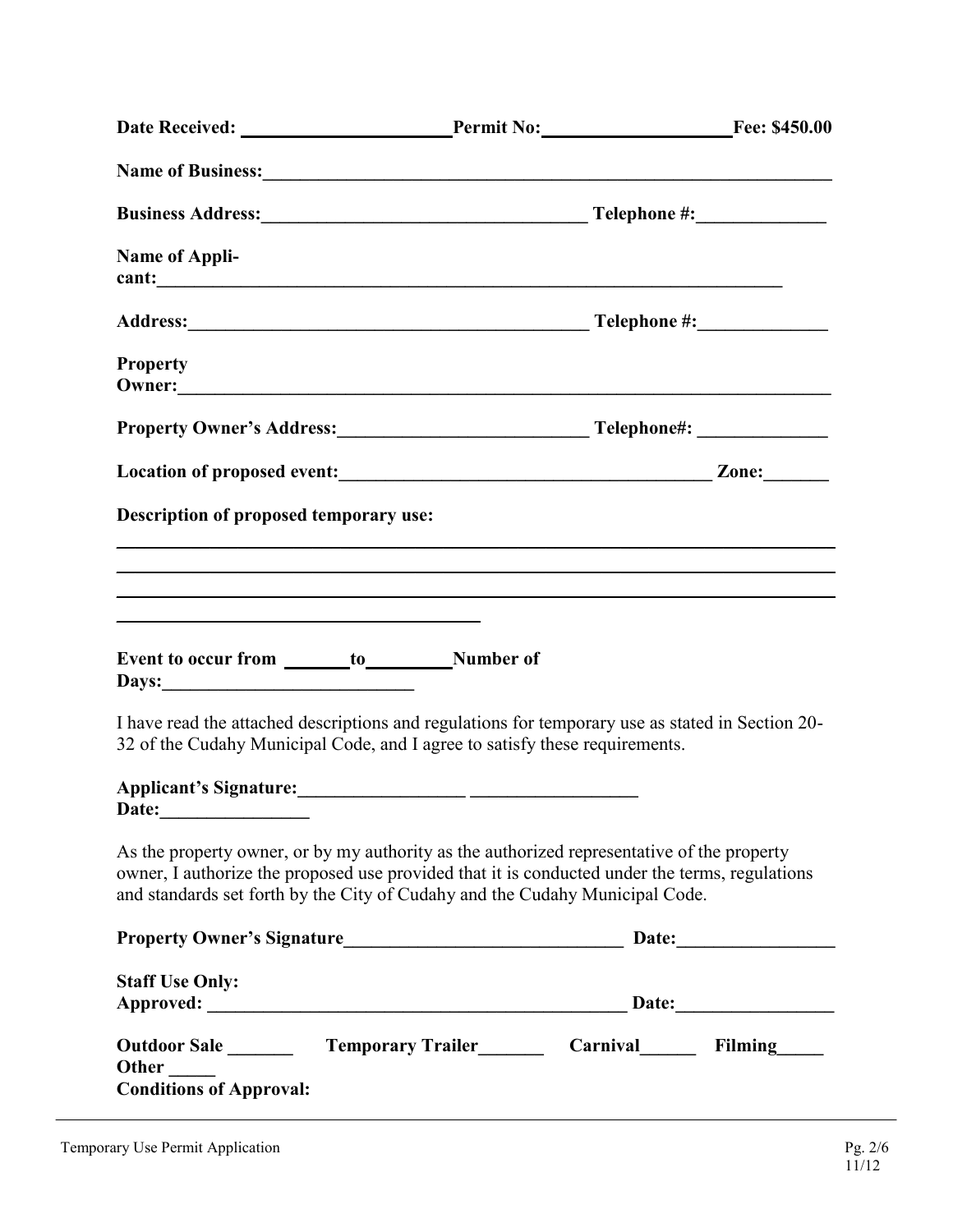### **PROPERTY OWNER'S AFFIDAVIT**

State of California County of Los Angeles

I, \_\_\_\_\_\_\_\_\_\_\_\_\_\_\_\_\_\_\_\_\_\_\_\_\_, being duly sworn, depose any say that I am an owner/ lessee of the property involved in this petition, or that I legally represent same, and that the submitted material in all respects are true and correct to the best of my knowledge and belief.

I hereby further certify that the attached list contains the names and addresses of all persons to whom all property is assessed as they appear on the latest available assessment roll of the County within the area described and for a distance of five hundred (300) feet from the exterior boundaries of the property legally described above;

| Signed:  | (owner) |
|----------|---------|
| Address: |         |
|          |         |

Phone:

(Notary Seal)

|        | Subscribed and sworn before me this |  |
|--------|-------------------------------------|--|
| day of |                                     |  |

Signature of Notary

### LEGAL DESCRIPTION

 $\mathcal{L}_\mathcal{L}$  , and the contribution of the contribution of the contribution of the contribution of the contribution of the contribution of the contribution of the contribution of the contribution of the contribution of  $\mathcal{L}_\mathcal{L}$  , and the contribution of the contribution of the contribution of the contribution of the contribution of the contribution of the contribution of the contribution of the contribution of the contribution of

 $\mathcal{L}_\text{max}$  and  $\mathcal{L}_\text{max}$  and  $\mathcal{L}_\text{max}$  and  $\mathcal{L}_\text{max}$  and  $\mathcal{L}_\text{max}$  and  $\mathcal{L}_\text{max}$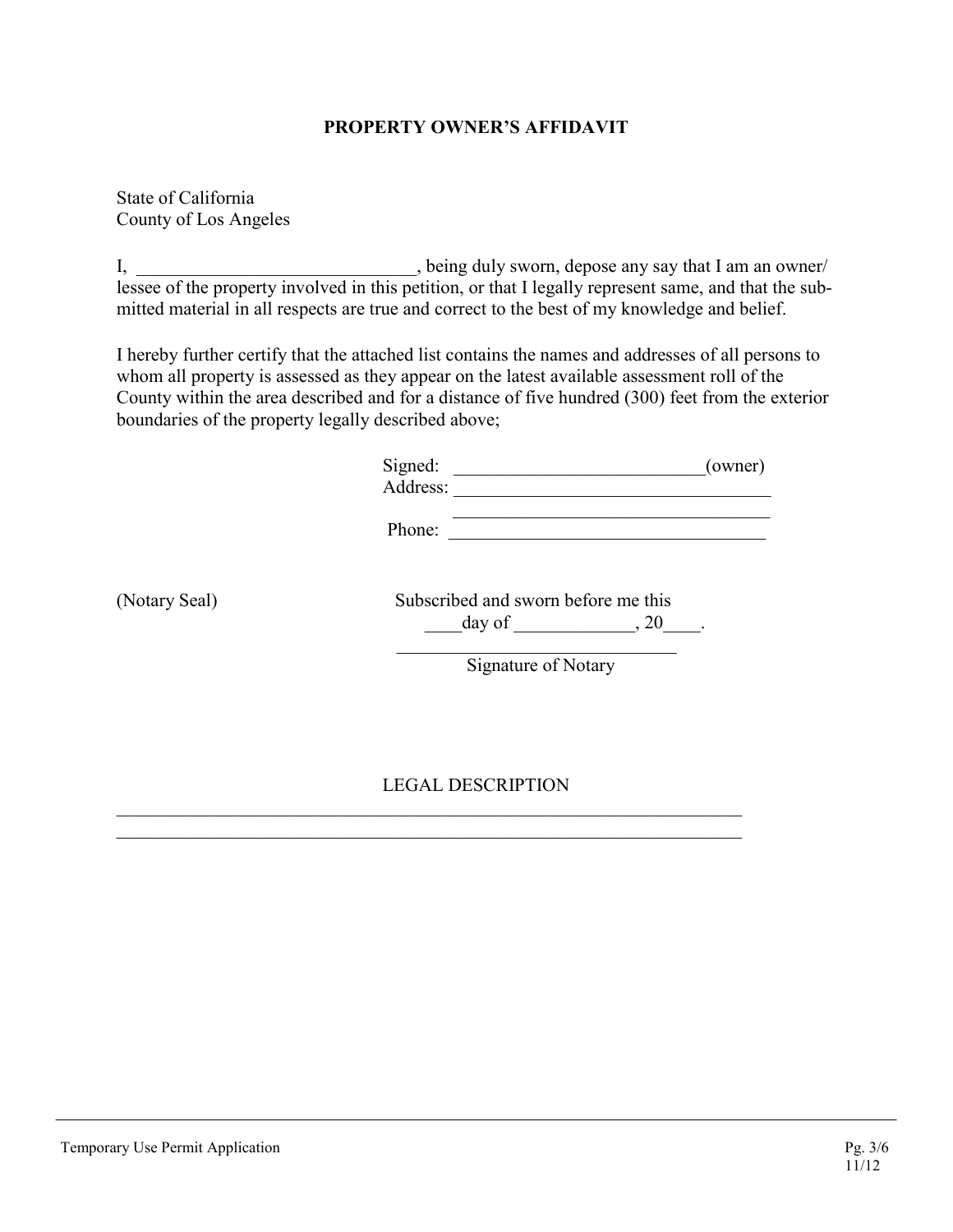## **FILMING PERMIT APPLICATION REQUEST**

| <b>General Permit Information</b>     |                           |  |  |
|---------------------------------------|---------------------------|--|--|
|                                       | Production Title:         |  |  |
|                                       |                           |  |  |
|                                       |                           |  |  |
| <b>Production Company Information</b> |                           |  |  |
| Company Name:                         |                           |  |  |
| Phone:                                | Contact Person:           |  |  |
|                                       | Street: City:             |  |  |
|                                       |                           |  |  |
| <b>Location Manager</b>               |                           |  |  |
| Name:                                 |                           |  |  |
| Office:                               |                           |  |  |
|                                       |                           |  |  |
| Producer                              | Director                  |  |  |
| <b>Assistant Director</b>             | <b>Production Manager</b> |  |  |
|                                       |                           |  |  |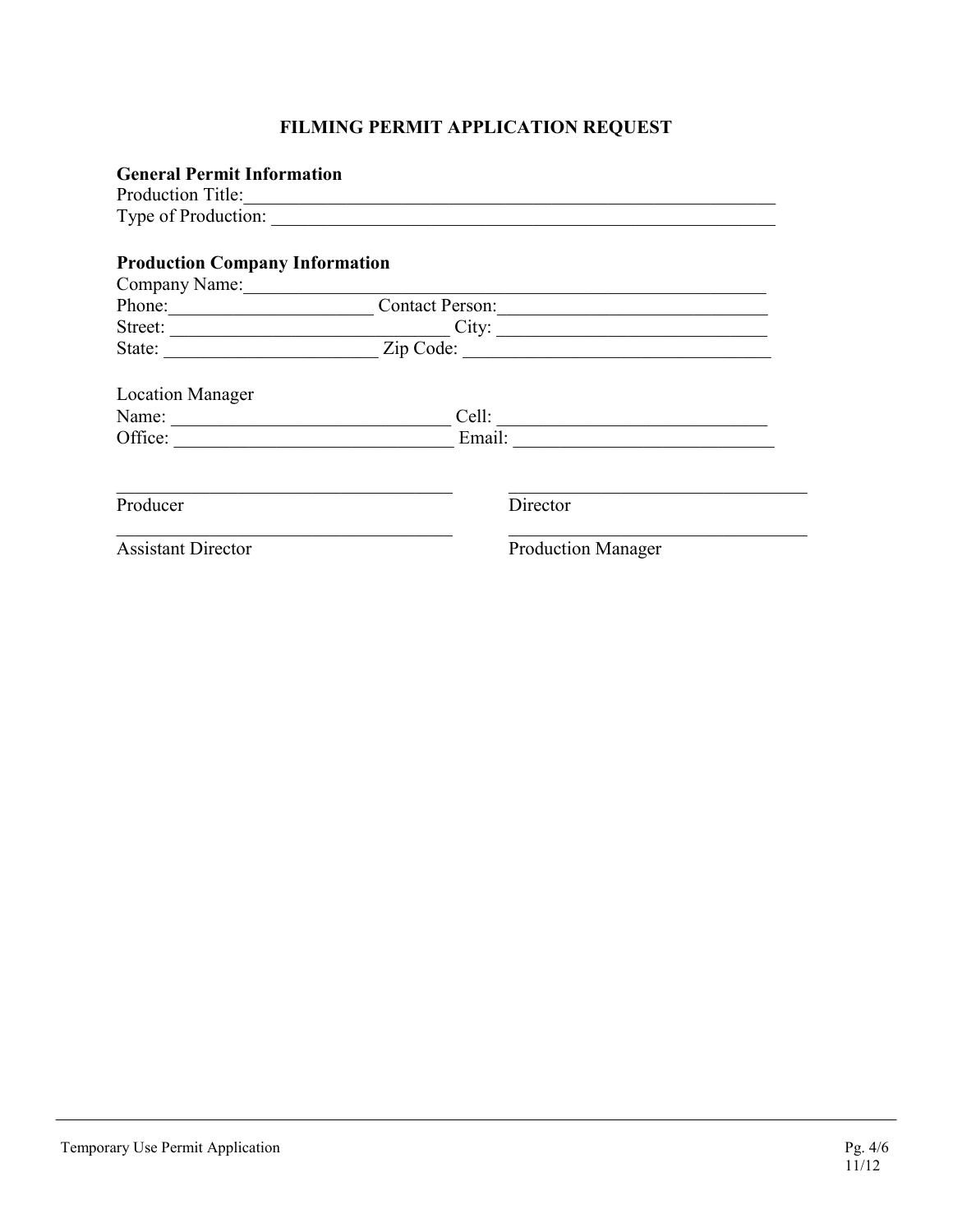# **LOCATION INFORMATION**

| <b>Location Description (1):</b>                                                                                                                                                                                               |                  |                                                                                                                                                                                                                                |                  |
|--------------------------------------------------------------------------------------------------------------------------------------------------------------------------------------------------------------------------------|------------------|--------------------------------------------------------------------------------------------------------------------------------------------------------------------------------------------------------------------------------|------------------|
|                                                                                                                                                                                                                                |                  | Address: The Second Second Second Second Second Second Second Second Second Second Second Second Second Second Second Second Second Second Second Second Second Second Second Second Second Second Second Second Second Second |                  |
| Date at location:                                                                                                                                                                                                              |                  |                                                                                                                                                                                                                                |                  |
|                                                                                                                                                                                                                                |                  |                                                                                                                                                                                                                                |                  |
| Set up from to to the Filming from to to the set of the set of the set of the set of the set of the set of the set of the set of the set of the set of the set of the set of the set of the set of the set of the set of the s |                  |                                                                                                                                                                                                                                |                  |
|                                                                                                                                                                                                                                |                  |                                                                                                                                                                                                                                |                  |
|                                                                                                                                                                                                                                |                  |                                                                                                                                                                                                                                |                  |
|                                                                                                                                                                                                                                |                  |                                                                                                                                                                                                                                |                  |
|                                                                                                                                                                                                                                |                  |                                                                                                                                                                                                                                |                  |
|                                                                                                                                                                                                                                |                  |                                                                                                                                                                                                                                |                  |
|                                                                                                                                                                                                                                |                  |                                                                                                                                                                                                                                |                  |
| <b>Personnel on location:</b>                                                                                                                                                                                                  |                  |                                                                                                                                                                                                                                |                  |
| Audience member's _____________                                                                                                                                                                                                |                  |                                                                                                                                                                                                                                |                  |
|                                                                                                                                                                                                                                |                  |                                                                                                                                                                                                                                |                  |
| $Crew \_$                                                                                                                                                                                                                      |                  |                                                                                                                                                                                                                                |                  |
| Extra's $\qquad \qquad$                                                                                                                                                                                                        |                  |                                                                                                                                                                                                                                |                  |
|                                                                                                                                                                                                                                |                  |                                                                                                                                                                                                                                |                  |
| <b>Filming Activities:</b>                                                                                                                                                                                                     |                  |                                                                                                                                                                                                                                |                  |
|                                                                                                                                                                                                                                |                  |                                                                                                                                                                                                                                |                  |
|                                                                                                                                                                                                                                |                  |                                                                                                                                                                                                                                |                  |
|                                                                                                                                                                                                                                |                  |                                                                                                                                                                                                                                |                  |
|                                                                                                                                                                                                                                |                  |                                                                                                                                                                                                                                |                  |
|                                                                                                                                                                                                                                |                  |                                                                                                                                                                                                                                |                  |
|                                                                                                                                                                                                                                |                  |                                                                                                                                                                                                                                |                  |
|                                                                                                                                                                                                                                |                  |                                                                                                                                                                                                                                |                  |
| <b>Effects:</b>                                                                                                                                                                                                                |                  |                                                                                                                                                                                                                                |                  |
| <b>Gun Shot Type</b>                                                                                                                                                                                                           | <b>Load Type</b> | # Takes per day                                                                                                                                                                                                                | # Times per take |
| Automatic                                                                                                                                                                                                                      |                  |                                                                                                                                                                                                                                |                  |
| Semi Automatic                                                                                                                                                                                                                 |                  |                                                                                                                                                                                                                                |                  |
| <b>Single Shot</b>                                                                                                                                                                                                             |                  |                                                                                                                                                                                                                                |                  |
| <b>Non Gun</b>                                                                                                                                                                                                                 |                  |                                                                                                                                                                                                                                |                  |
| <b>Description of gunfire:</b>                                                                                                                                                                                                 |                  |                                                                                                                                                                                                                                |                  |
|                                                                                                                                                                                                                                |                  |                                                                                                                                                                                                                                |                  |
|                                                                                                                                                                                                                                |                  |                                                                                                                                                                                                                                |                  |
|                                                                                                                                                                                                                                |                  |                                                                                                                                                                                                                                |                  |
| <b>Breaking Glass</b>                                                                                                                                                                                                          |                  |                                                                                                                                                                                                                                |                  |
| <b>Car Explosion</b>                                                                                                                                                                                                           |                  |                                                                                                                                                                                                                                |                  |
| <b>General Explosion</b>                                                                                                                                                                                                       |                  |                                                                                                                                                                                                                                |                  |
| Other                                                                                                                                                                                                                          |                  |                                                                                                                                                                                                                                |                  |
| Other                                                                                                                                                                                                                          |                  |                                                                                                                                                                                                                                |                  |
| Other                                                                                                                                                                                                                          |                  |                                                                                                                                                                                                                                |                  |
|                                                                                                                                                                                                                                |                  |                                                                                                                                                                                                                                |                  |